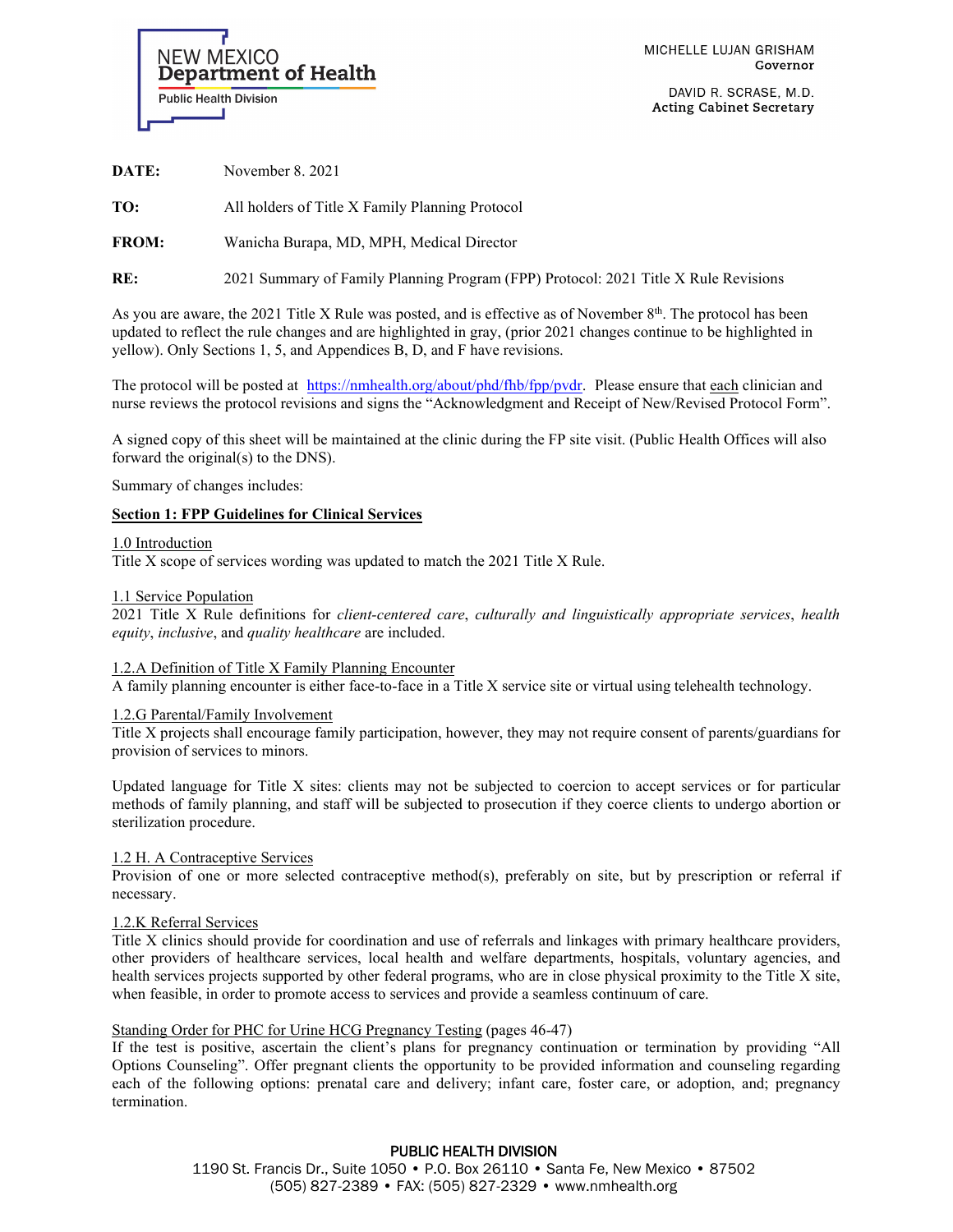If requests to provide such information and counseling, provide neutral, factual information and nondirective counseling on each of the options, and referral upon request, except with respect to any option(s) about which the pregnant client indicates they do not wish to receive such information and counseling. Written materials (e.g., CHOICES) may be used to counsel the client.

Providers may dispense one bottle of prenatal vitamins according to the site policy/procedure.

If the client choses to carry the pregnancy to term and will qualify and wants Medicaid Presumptive Eligibility and/or home visiting services (via Early Childhood Education & Care Department-provider list on ECECD website), start the process.

If the client chooses abortion/termination, upon the client's request, provide a list of agencies helping with this service and discuss any questions she may have. If the client qualifies and wants Medicaid Presumptive Eligibility, start that process as they might be covered for pregnancy-related benefits, including pregnancy termination.

### **Section 5: Special Populations**

### 5.1.2 Minors and Family Planning

Adolescent-friendly health services are services that are accessible, acceptable, equitable, appropriate and effective for adolescents.

Clinical staff will screen clients for coercion and provide counseling to minors on how to resist attempts to be coerced into engaging in sexual activity. Staf should use the NM DOH FPP approved sexual coercion materials. This coercion screening and counseling documentation is required annually.

#### 5.1.3 Minors and Coercion

The availability of community services such as counselors, domestic violence shelters and rape crisis centers should be readily available. Keep an updated referral list in the clinic to give to clients.

# **APPENDICES**

### **Appendix B: Fee Collection**

#### 1.B General Requirements for Providing Title X FP Services

All services must be provided without regard to religion, race, color, national origin, disability, age, sex, sexual orientation, gender identity, sex characteristics, number of pregnancies, or marital status.

#### 1.C Requirements for Income Assessment, Sliding Fee Scale and Fees

Family income should be assessed before determining whether copayments or additional fees are charged.

#### II.B.3 Private Medical Insurance

With regard to insured clients, clients whose family income is at or below 250% of the Federal Poverty Level (FPL) should not pay more (in co-pays or additional fees) than what they would otherwise pay when the sliding fee discount schedule is applied. Fees must be waived for individuals with family incomes above 100% of the FPL who, as determined by the service site project director, are unable, for good cause to pay for family planning services (Title X Program Requirements).

In non-public health emergency situation, PHO staff will check the client's insurance eligibility and determine with client's co-pay amount based on their insurance plan.

#### III.B. Income

Clinics shall make reasonable measures to verify client income, without burdening clients from low-income families.